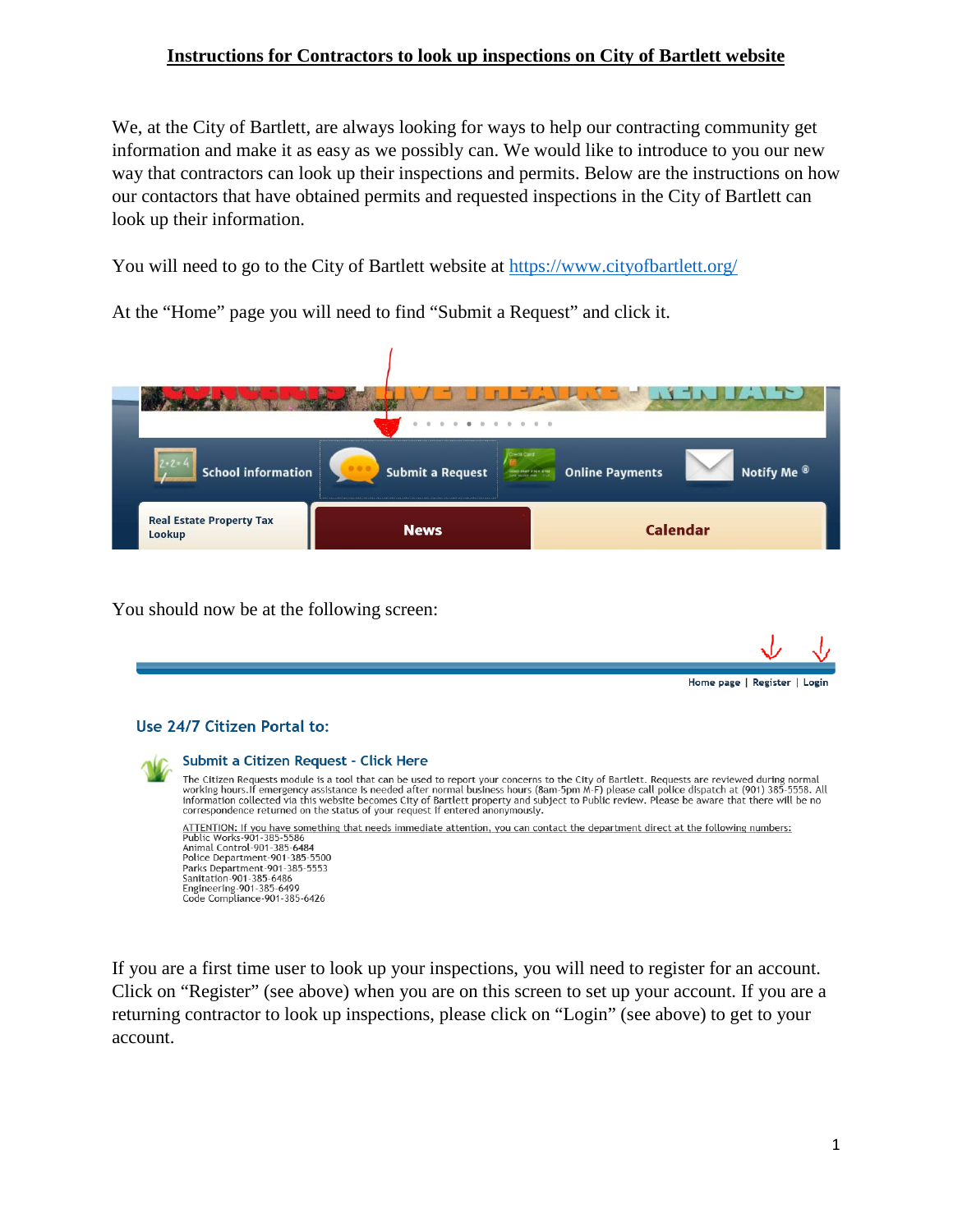| <b>User Information</b> |              |   |
|-------------------------|--------------|---|
| Company Name            |              |   |
| Office                  |              |   |
| First name              |              |   |
| Middle Name             |              |   |
| Last name               |              |   |
| Primary number          |              |   |
| Fax Number              |              |   |
| Cell Number             |              |   |
| Work Number             |              |   |
| <b>Street Address</b>   |              |   |
| Suite                   |              |   |
| Address line 2          |              |   |
| City Name               |              |   |
| State                   | Alabama<br>✓ |   |
| Zip                     |              |   |
| <b>Account details</b>  |              |   |
| Username                |              |   |
| <b>Email Address</b>    |              |   |
| Password                |              |   |
|                         |              | x |

Here is a screen shot of what the "Register" page looks like:

**\*NOTE: Please make sure that an email address is entered when you are registering for your account and make sure that Bartlett Code Enforcement has it on file. This is the main key for a contractor to be able to look up their permit and inspection information. If an email changes, a new account will have to be registered and Bartlett Code Enforcement will need to be notified of the new email address. \***

You will need to scroll down more after you put in your password to finish your account details and for your account to be set up. Once you have finished inputting this information and click "Register" you will receive an email to welcome you to our online portal. When you receive this email you will have one more step to complete. Open up the email you received and click on "Finish your registration." This will complete the registration process. You will have 48 hours to finish your registration, otherwise your registration will become invalid and you will have to register again.

Now you are ready to login to look up inspections. See the following pages for instructions on looking up inspections.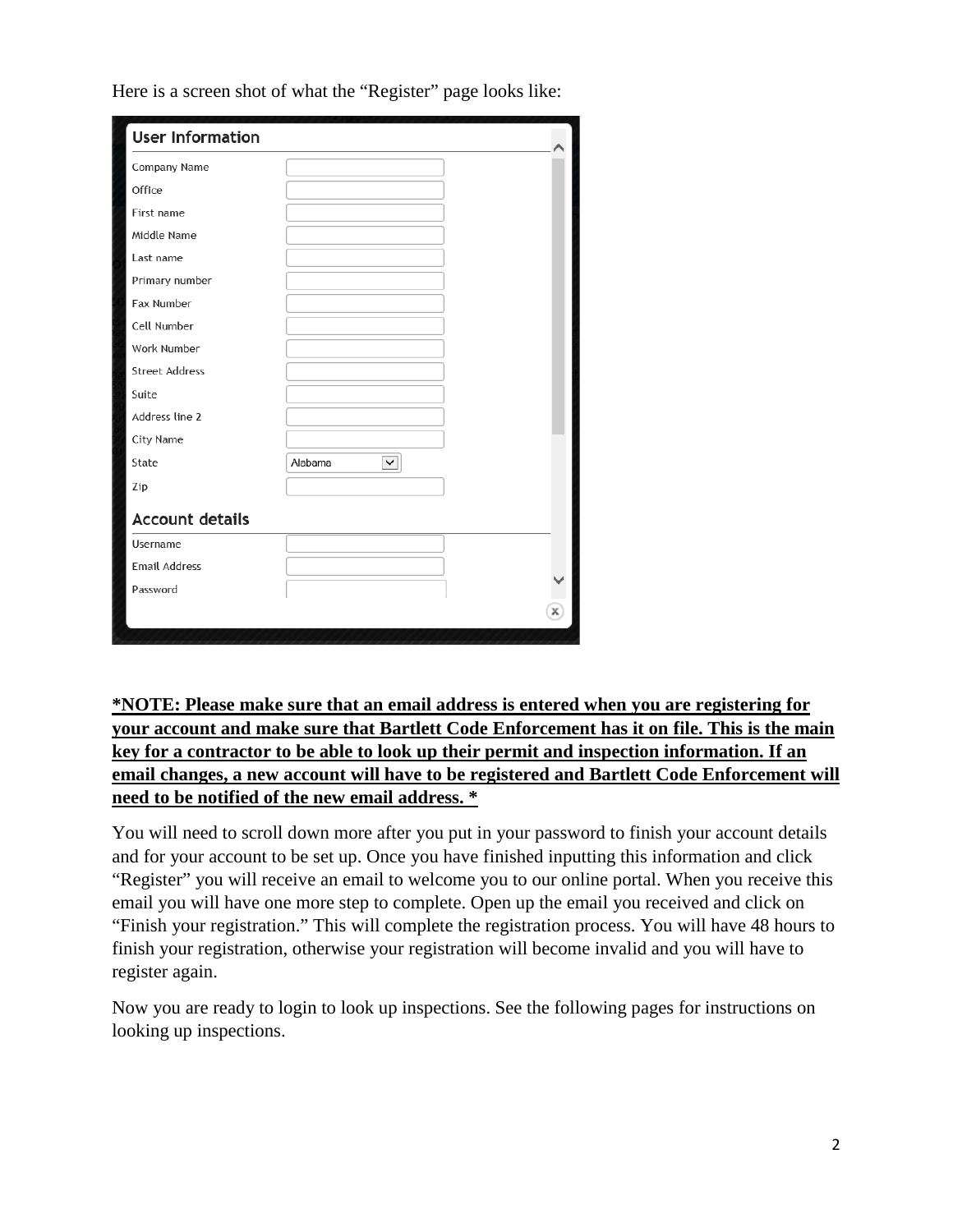## **Looking up Inspections**

When you have logged into the online portal you will see the following screen:

| Welcome vbrantley  Home page   My Account   Logout                                                                                                                                                                                                                                                                                                                                                                                                                                                                           |
|------------------------------------------------------------------------------------------------------------------------------------------------------------------------------------------------------------------------------------------------------------------------------------------------------------------------------------------------------------------------------------------------------------------------------------------------------------------------------------------------------------------------------|
| Use 24/7 Citizen Portal to:                                                                                                                                                                                                                                                                                                                                                                                                                                                                                                  |
| Submit a Citizen Request - Click Here                                                                                                                                                                                                                                                                                                                                                                                                                                                                                        |
| The Citizen Requests module is a tool that can be used to report your concerns to the City of Bartlett. Requests are reviewed during normal<br>working hours.If emergency assistance is needed after normal business hours (8am-5pm M-F) please call police dispatch at (901) 385-5558. All<br>information collected via this website becomes City of Bartlett property and subject to Public review. Please be aware that there will be no<br>correspondence returned on the status of your request if entered anonymously. |
| ATTENTION: If you have something that needs immediate attention, you can contact the department direct at the following numbers:<br>Public Works-901-385-5586<br>Animal Control-901-385-6484<br>Police Department-901-385-5500<br>Parks Department-901-385-5553<br>Sanitation-901-385-6486<br>Engineering-901-385-6499<br>Code Compliance-901-385-6426                                                                                                                                                                       |
| 24/7 Government Portal is powered by <b>CMAGNET</b> © Copyright 2019 All Rights Reserved<br>$\sim$ $\sim$                                                                                                                                                                                                                                                                                                                                                                                                                    |

You will need to click on "My Account" (see above) to take you to the next screen as follows:

| <b>Citizen Requests</b>                              | <b>Code Construction</b> | <b>Change My Password</b> | <b>Update My Information</b>         |               |             |
|------------------------------------------------------|--------------------------|---------------------------|--------------------------------------|---------------|-------------|
|                                                      |                          |                           |                                      |               |             |
| Show $5 \vee$<br>entries                             |                          |                           |                                      |               |             |
|                                                      |                          |                           |                                      |               |             |
| Address                                              |                          | Map & Parcel Number       | Owner Name                           | Permit Number | Permit Date |
| <b>COLL CHAMPITTER</b>                               |                          | B0138B F00044             | BRANTLEY <b>JACKET AND C</b>         | 2019-20865    | 2019-05-02  |
| BARTLETT, TN 38002                                   |                          |                           | VALERING                             |               |             |
|                                                      |                          |                           | <u>en de la companya de la compa</u> | 2018-17959    | 2018-08-03  |
| <b>SEAST THE REAL PROPERTY</b><br>BARTLETT, TN 38002 | B0138B F00044            |                           | <b>BRANTLEY</b>                      |               |             |

If you are not already on the "Code Construction" tab, just click on that tab (see above) and you should then see all of the permits for your company listed. From here you can click on the address, owner name, or permit number to check permit details, inspection results, or if you need a copy of the permit. Here is what the screen will look like after you have clicked on any of the permit information: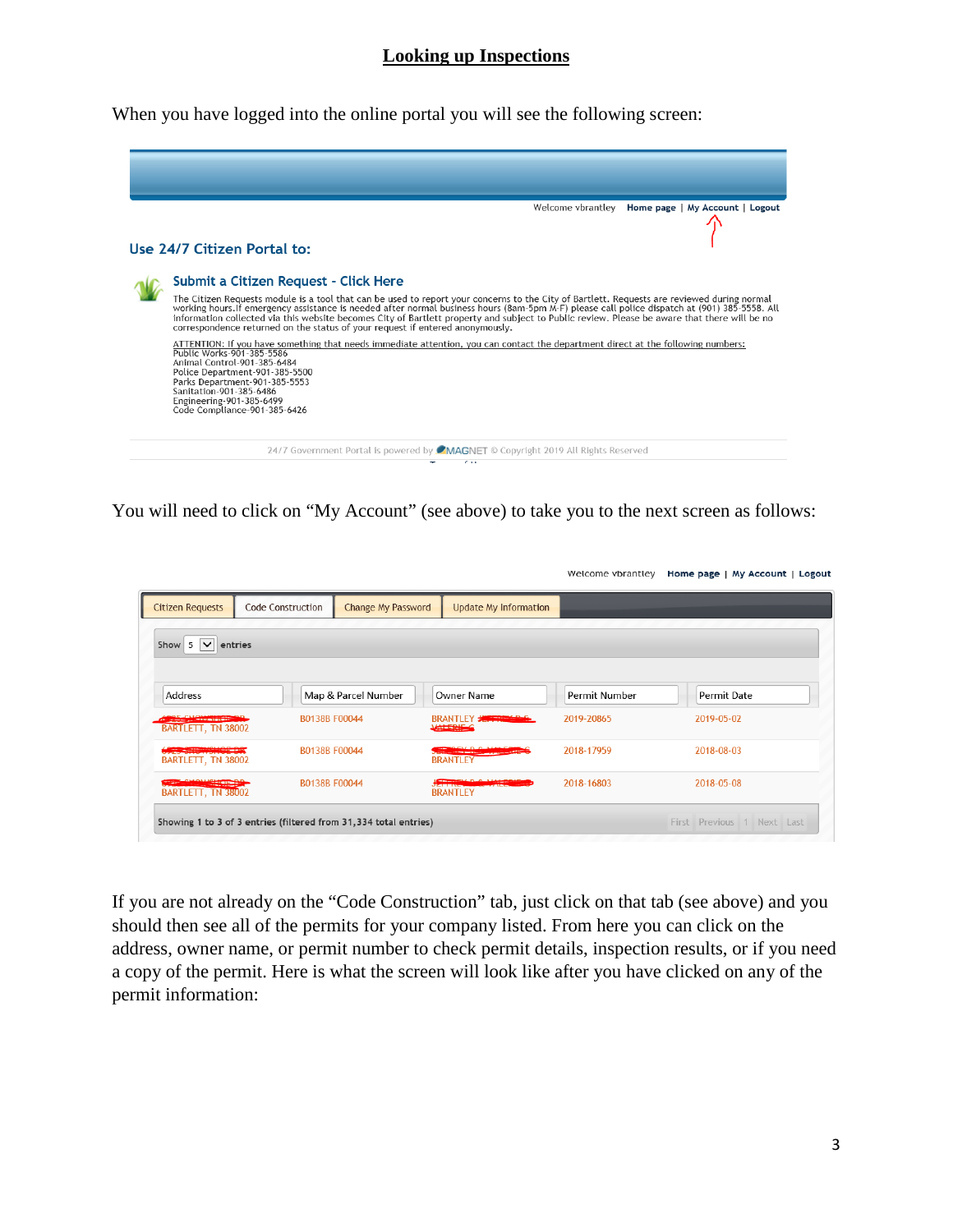| Permit Details        | Inspections | <b>Documents</b>                           |                                    |                             |                                                          |
|-----------------------|-------------|--------------------------------------------|------------------------------------|-----------------------------|----------------------------------------------------------|
|                       |             |                                            |                                    |                             |                                                          |
| Permit Number:        |             | 2019-20865                                 |                                    | Map & Parcel Number:        | B0138B F00044                                            |
| Permit Type:          |             | <b>Residential Building</b>                |                                    | <b>Owner Name:</b>          | BRANTLEY THE TANK THE TANK<br><b>CENTER</b>              |
| <b>Owner Address:</b> |             | <b>CONTINUES IN EXPERIMENTAL CONTINUES</b> | <b><i><u>REAL PROPERTY</u></i></b> | Location:                   | <b>CONTRACTOR</b> CONTRACTOR                             |
| Date Of Application:  |             | 2019-05-02                                 |                                    | <b>Description Of Work:</b> | INSTALL VINYL SIDING ON H<br>OME AND DETACHED GARA<br>GE |
| <b>Issued Date:</b>   |             | 2019-05-06                                 |                                    | Status:                     | Closed                                                   |
| Contacts:             |             | <b>Didente</b><br><b><i>SALEMANA</i></b>   |                                    |                             |                                                          |

This screen gives the owner address and the permit details in the Description of Work area. It also shows permit type and date of when the permit was issued as well as the permit number.

If you click on the "Inspections" tab you will get the following screen:

| <b>Case Inspections</b>           |                                     |                                  |                                          |                  |
|-----------------------------------|-------------------------------------|----------------------------------|------------------------------------------|------------------|
| Show $10 \nightharpoonup$ entries |                                     |                                  | Search:                                  |                  |
| to Inspection type                | $\hat{\mathbf{v}}$<br><b>Status</b> | Date Called In<br>$\ddot{\circ}$ | <b>Inspection Date</b><br>Requested<br>≎ | Result Type<br>≎ |
| <b>House Final</b>                | Completed                           | 06/10/2019                       | 2019-06-10                               | Approved         |

This screen shows what inspections have been made against this permit and if they have been approved or rejected. If you scroll over using the bar above (see red arrow) it will give you more information as follows: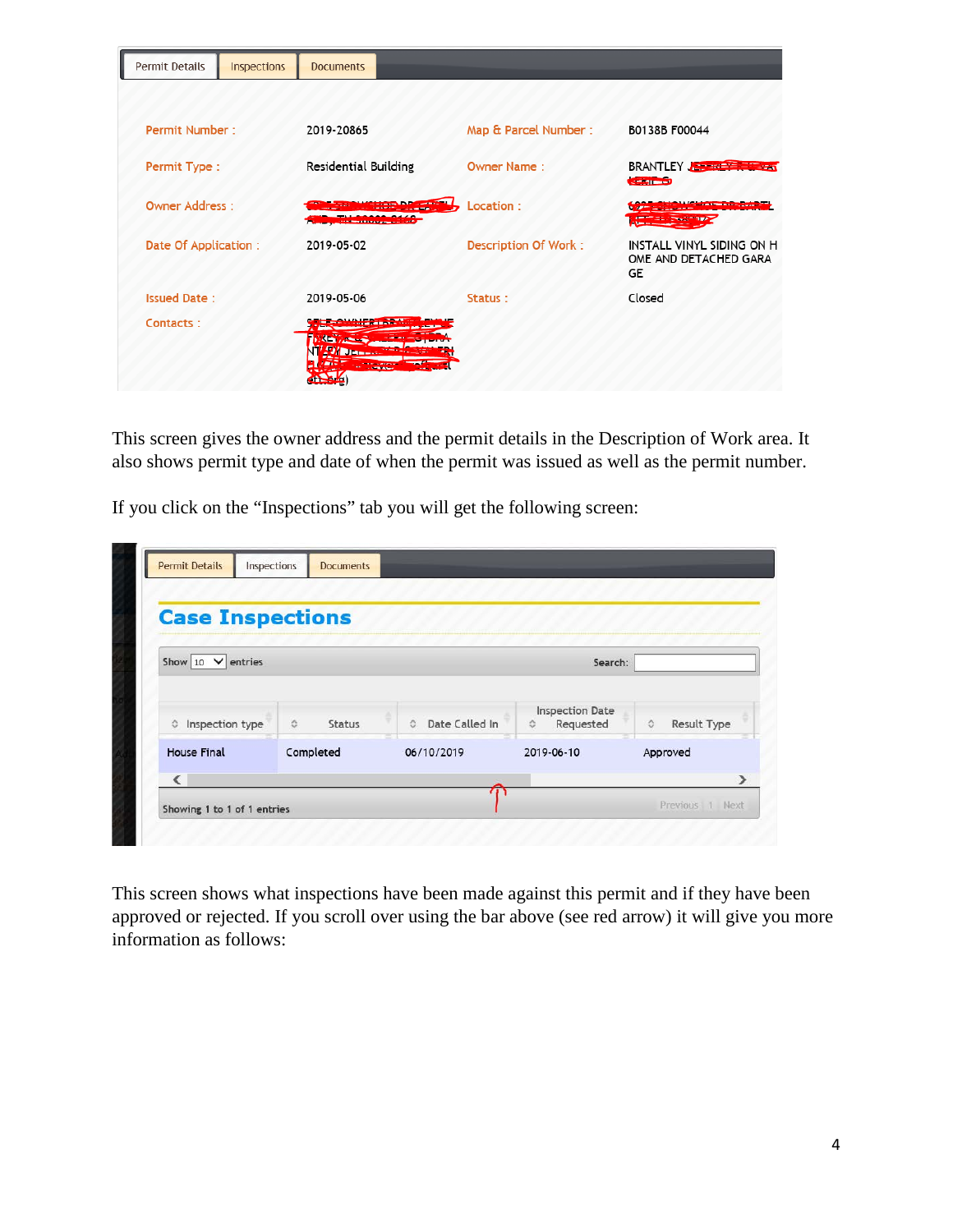| <b>Case Inspections</b>   |                  |                 |                       |         |
|---------------------------|------------------|-----------------|-----------------------|---------|
| Show 10 $\vee$<br>entries |                  |                 | Search:               |         |
| <b>Inspection Date</b>    |                  | Date Inspection |                       |         |
| Requested<br>≎            | ≎<br>Result Type | Completed<br>≎  | # Inspector Name<br>⋍ | Details |
| 2019-06-10                | Approved         | 06/11/2019      | A.B. Crofford         | More    |
| ∢                         |                  |                 |                       |         |

This screen shows the results of the inspection, the date of the inspection, and which inspector conducted the inspection. Also, you can get more information by clicking the "More" button (see above). Here is the information that the "More" button will provide:

| Inspection Details   |               |                           |            |  |
|----------------------|---------------|---------------------------|------------|--|
| Inspection Type :    | House Final   | <b>Inspection Status:</b> | Completed  |  |
| Date Called In:      | 2019-06-10    | <b>Requested Date:</b>    | 2019-06-10 |  |
| <b>Results Type:</b> | Approved      | Date Completed :          | 2019-06-11 |  |
| Inspector Name:      | A.B. Crofford |                           |            |  |
|                      |               |                           |            |  |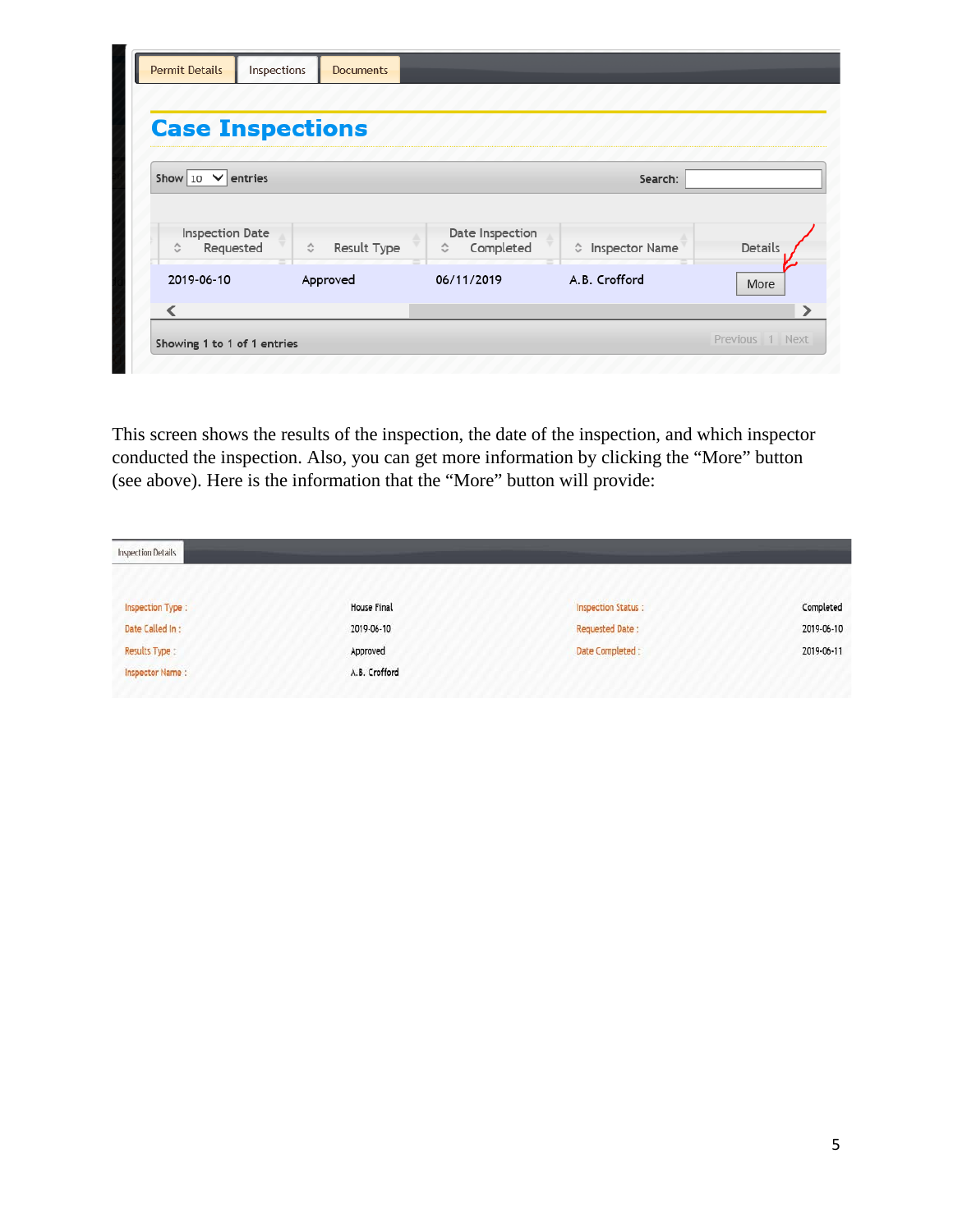## **Rejected Inspections Lookup**

Now if an inspection is rejected, here is what you will see on the screen:

| <b>Case Inspections</b>                  |                                   |                                   |                  |         |
|------------------------------------------|-----------------------------------|-----------------------------------|------------------|---------|
| Show $10$<br>$\checkmark$<br>entries     |                                   |                                   | Search:          |         |
| <b>Inspection Date</b><br>Requested<br>≎ | $\hat{\mathbf{v}}$<br>Result Type | Date Inspection<br>Completed<br>≎ | ☆ Inspector Name | Details |
| 06/10/2019                               | Approved                          | 06/11/2019                        | A.B. Crofford    | More    |
|                                          |                                   | 10/07/2019                        | CSI Admin        |         |

Now let's go back and click on the "Documents" tab. Here is what the screen looks like:

| <b>Permit Details</b><br>Inspections | <b>Documents</b> |          |
|--------------------------------------|------------------|----------|
|                                      |                  |          |
| <b>Case Documents</b>                |                  |          |
|                                      |                  |          |
| inspector summary dbbfcpdf ?<br> ≡   |                  | Download |
|                                      |                  |          |
| permit card pdf ?<br>ι≡ੋ             |                  | Download |
| permit card pdf ?<br>ΙΞ              |                  | Download |
| permit card pdf ?<br>⋿               |                  | Download |

This screen will allow you to print out a permit (**permit card pdf**) if you need one for your files. All you have to do is click the "Download" button and it will take you to a screen where you can print the permit. Now if an inspection has been rejected, you can print the comments from the inspector, and also see how much the rejection fee will be. The "inspector summary" is where you can print this information. Just click the "Download" button by "inspector summary" (see above). This is what you should see on your screen: